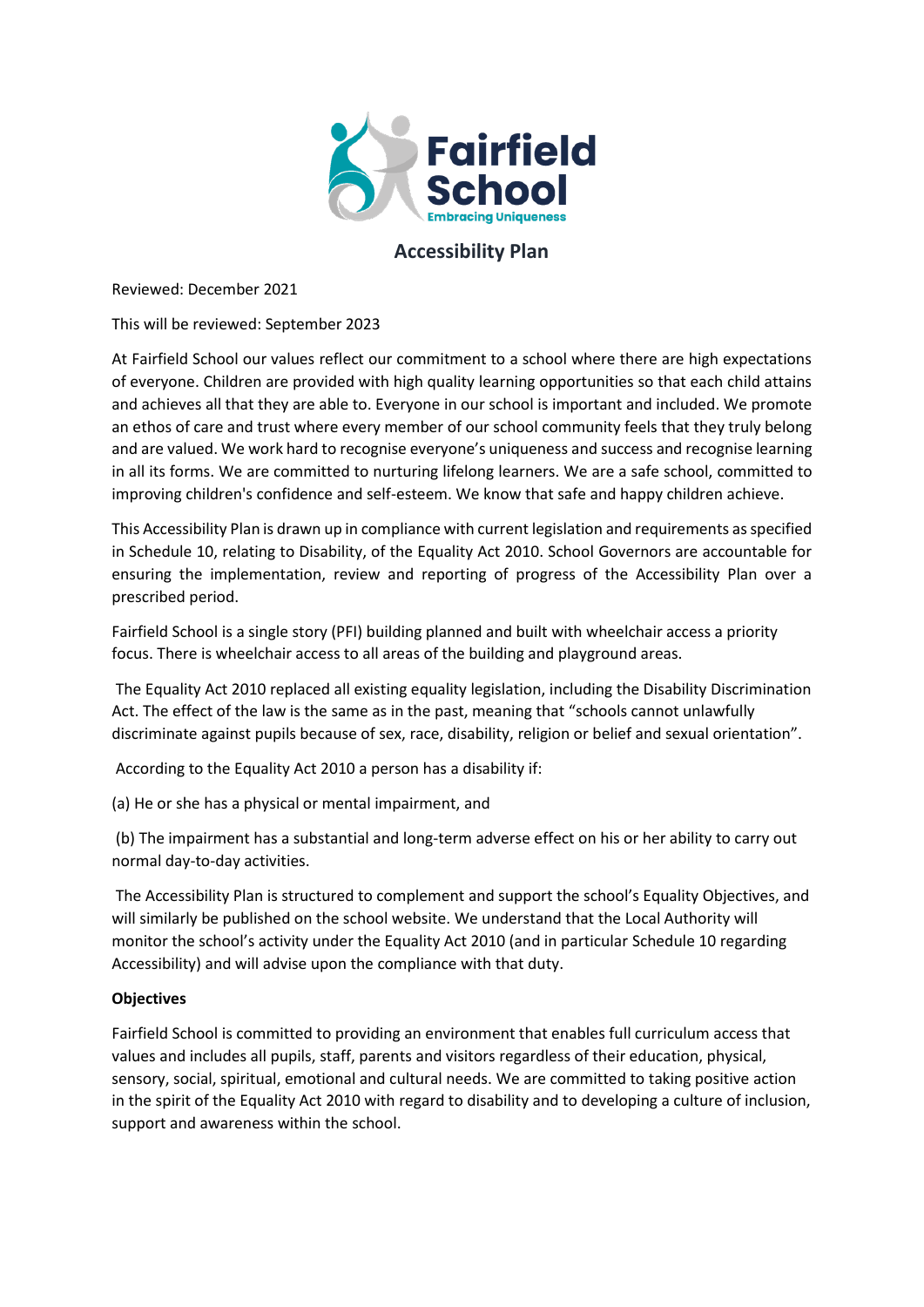The school recognises and values parent's knowledge of their child's disability and its effect on their ability to carry out everyday activities and respects the parent's and child's right to confidentiality.

The Fairfield School Accessibility Plan shows how access is to be improved for disabled pupils, staff and visitors to the school within a given timeframe and anticipating the need to make reasonable adjustments to accommodate their needs where practicable.

The Accessibility Plan contains relevant and timely actions to: -

▪ Maintain access to the curriculum for pupils with a physical disability and/or sensory impairments, expanding the curriculum as necessary to ensure that pupils with a disability are as equally prepared for life as the able-bodied pupils; (If a school fails to do this they are in breach of their duties under the Equalities Act 2010); this covers teaching and learning and the wider curriculum of the school such as participation in after-school clubs, leisure and cultural activities or schools visits – it also covers the provision of specialist or auxiliary aids and equipment, which may assist these pupils in accessing the curriculum within a reasonable timeframe;

▪ Improve and maintain access to the physical environment of the school, adding specialist facilities as necessary – this covers improvements to the physical environment of the school and physical aids to access education within a reasonable timeframe, for example possibly increasing the number of both static and mobile hoisting equipment if the need arises.

▪ Improve the delivery of written information to pupils, staff, parents and visitors with disabilities; examples might include hand-outs, timetables, textbooks and information about the school and school events; the information should be made available in various preferred formats within a reasonable timeframe.

The Fairfield School Accessibility Plan relates to the key aspects of physical environment, curriculum and written information.

Whole school training will recognise the need to continue raising awareness for staff and governors on equality issues with reference to the Equality Act 2010.

This Accessibility Plan should be read in conjunction with the following school policies, strategies and documents:

**E** Behaviour Management Policy . Curriculum Policies

■ Emergency Plan ■ Health & Safety Policy ■ School Improvement Plan ■ Special Educational Needs Policy ▪ Teaching and Learning Policy

The Accessibility Plan for physical accessibility relates to the Access Audit of the School, which remains the responsibility of the governing body. It may not be feasible to undertake all of the works during the life of this accessibility plan and therefore some items will roll forward into subsequent plans. An accessibility audit will be completed by the school prior to the end of each period covering this plan in order to inform the development of a new Accessibility Plan for the ongoing period.

Equality Impact Assessments will be undertaken as and when school policies are reviewed. The terms of reference for all governors' committees will include the need to consider Equality and Diversity issues as required by the Equality Act 2010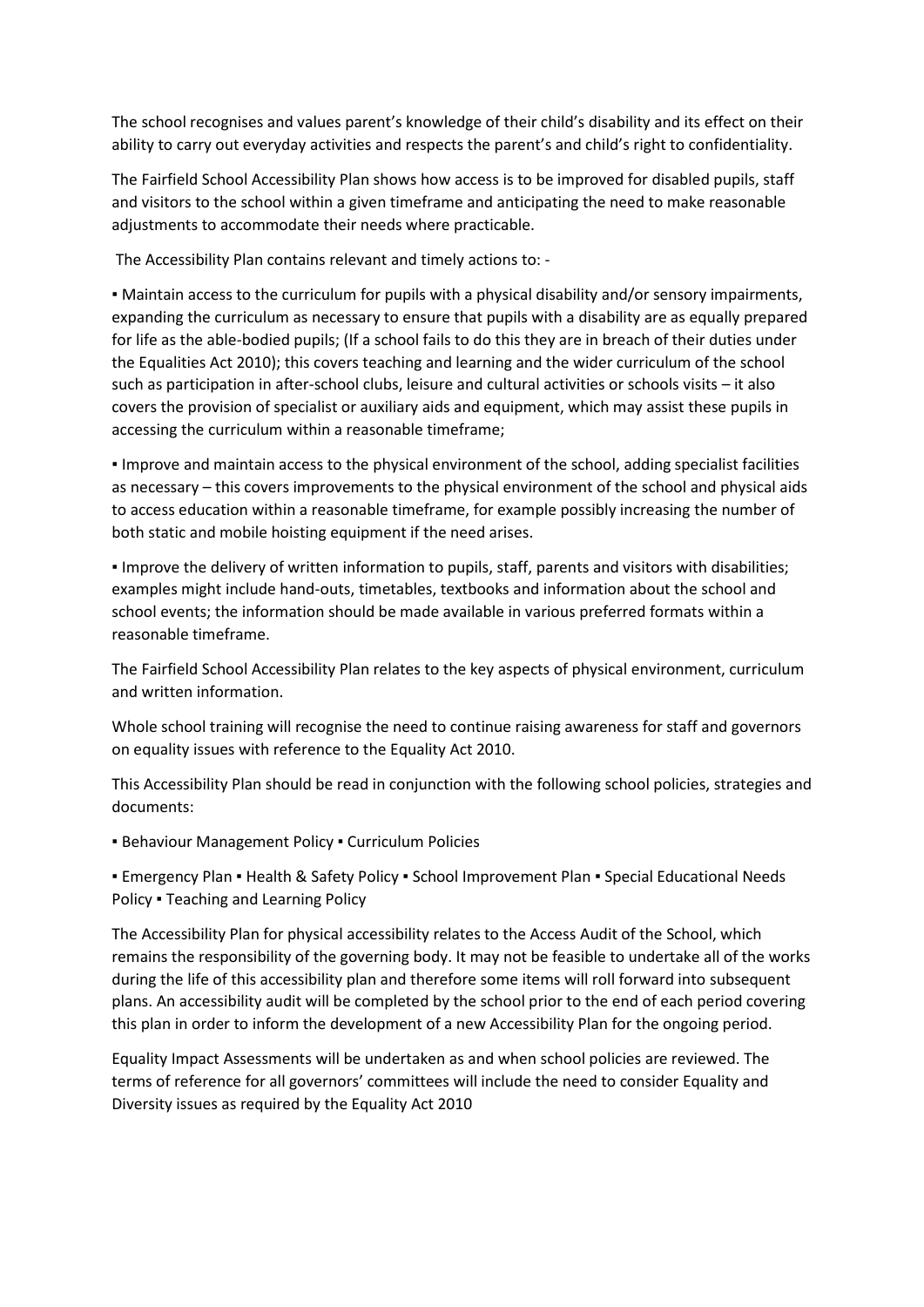#### **ACCESSIBILITY PLAN 2021 – 2023**

| Ref            | <b>Question</b>                                                                                                                                              | <b>Recommendations</b>                                                                                                                                                                                       | <b>Time Scale</b> | Priority | Cost                                                                        | <b>Date</b><br>Completed                       |
|----------------|--------------------------------------------------------------------------------------------------------------------------------------------------------------|--------------------------------------------------------------------------------------------------------------------------------------------------------------------------------------------------------------|-------------------|----------|-----------------------------------------------------------------------------|------------------------------------------------|
| $\mathbf{1}$   | Exiting the car park onto<br>White Lee Road still remains<br>dangerous due to parked<br>vehicles on the roadside<br>obstructing views from both<br>direction | Issue previously raised to<br>Kirklees Highways<br>Department by Governors<br>with no resulting outcomes<br>School staff advised of<br>hazards and need for extra<br>care when exiting the school<br>grounds | On-going          | low      | n/a                                                                         | No<br>obligation<br>for Kirklees<br>to address |
| $\overline{2}$ | Areas of the grounds at times<br>become inaccessible due to<br>nettles / thistles in the<br>summer, and fallen leaves and<br>branches in the winter          | Grounds team to ensure full<br>access to outdoor learning<br>environments at all times                                                                                                                       | On-going          | high     | n/a                                                                         |                                                |
| 3              | Wheelchair equipment being<br>stored in the corridor and<br>impacting on safe access for<br>staff and pupils                                                 | Each class to have its own<br>cornered off outdoor area and<br>canopy, to enable safe<br>storage of class equipment                                                                                          | Aug 2024          | low      | £15k per class                                                              |                                                |
| 4              | Difficulties in moving pupils to<br>and from the buses in severe<br>weather, cause by the length<br>of the existing canopy.                                  | Complete full design exercise<br>to extend canopy at both<br>ends.                                                                                                                                           | Aug 2024          | low      | Architect £5.5k<br>May 2021<br>Initial estimate<br>£215k plus legal<br>fees |                                                |
| 5              | <b>Rebound Room and Assistant</b><br>Headteacher office become<br>too hot in the summer to be<br>an effective accessible<br>working environment              | Air conditioning units to be<br>installed                                                                                                                                                                    | Feb 2022          | high     | £7.6k                                                                       |                                                |

# **Action Plan A – Improving Physical Access**

# **Action Plan B - Improving Curriculum Access**

| <b>Ref</b>   | Question                                                                                                                    | <b>Recommendations</b>                                                                                                                          | <b>Time Scale</b> | Priority | Cost | Date<br><b>Completed</b> |
|--------------|-----------------------------------------------------------------------------------------------------------------------------|-------------------------------------------------------------------------------------------------------------------------------------------------|-------------------|----------|------|--------------------------|
| $\mathbf{1}$ | Differentiation and the<br>personalisation of teaching                                                                      | SLT to monitor quality of<br>differentiation and<br>implementation of personalised<br>curriculum                                                | On-going          | High     | n/a  |                          |
| 3            | Teaching areas and curriculum<br>activities are organised to<br>promote the participation and<br>independence of all pupils | Regular monitoring of teaching<br>areas to ensure students<br>continue to access<br>opportunities to engage and<br>develop independence         | On-going          | High     | n/a  |                          |
| 4            | Ensuring relevant curriculum<br>linked to personal needs is in<br>place which supports all pupils                           | Provision Leads/SLT Pathway<br>Links to monitor the effective<br>implementation of range of<br>provisions and their impact on<br>pupil progress | On-going          | High     | n/a  |                          |